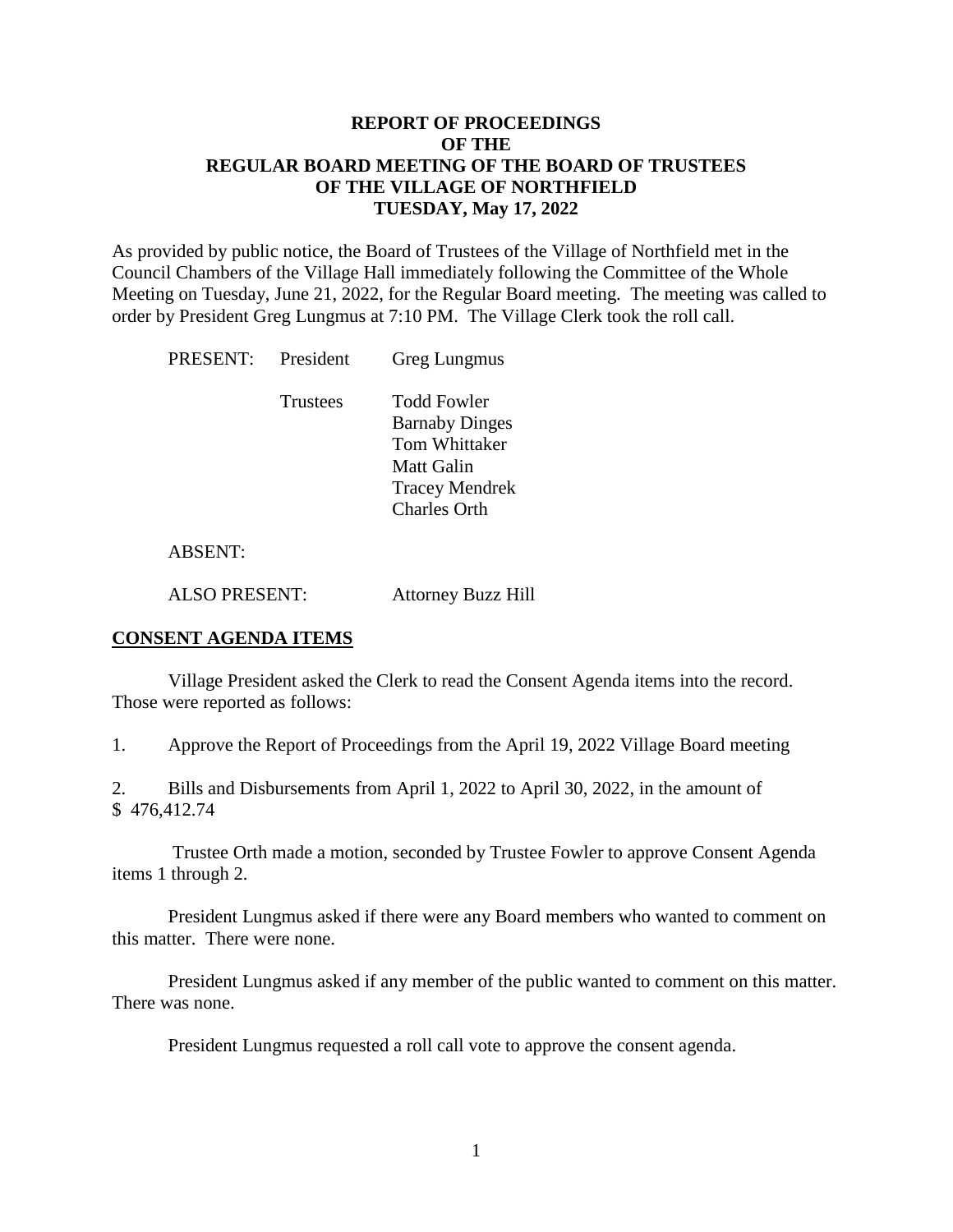AYES: Fowler NAYS: 0 ABSTAIN: 0 ABSENT:

 Dinges Whittaker Galin Mendrek Orth

# **CONSIDERATION OF AN INTERGOVERNMENTAL AGREEMENT WITH THE VILLAGE OF GLENCOE FOR THE SHARED OWNERSHIP OF TWO WATER METER TOWERS**

Trustee Whittaker made a motion, seconded by Trustee Galin, to consider an Intergovernmental Agreement with the Village of Glencoe for the shared ownership of two water meter towers.

Village Manager Sigman stated that at the February 15, 2022 Village Board meeting, a contract with Core and Main for the water meter replacement program was approved. At that time, the Village had hoped to place its new gateway base station antenna on the Village of Glencoe's water tower. Because this approach was not yet finalized, the Board also approved an additional \$51,250, in case the Village was forced to install a new 60' tower at their water reservoir site on Willow Road. In a very positive turn of events, the propagation study confirmed that not only could Northfield be fully covered at the Glencoe tower location, but that Glencoe's existing antenna system was sufficient to serve both communities. Instead of leasing tower space, purchasing equipment, and paying for the installation and maintenance, Northfield would just need to set up a separate access code on the system for their accounts. Under this approach, neither community would have access to the other's water accounts. In addition, Glencoe has a second antenna at their public works facility as a backup. Staff originally anticipated \$50,000- \$101,250 in equipment, \$12,750 in setup fees, and \$15,271 (increasing annually) in RNI hosting fees for one antenna. Under the proposed Intergovernmental License Agreement with Glencoe, the costs for the two antennas would be split 50/50 between the two communities. Northfield's share would be \$45,000 for equipment, \$10,750 for set-up, and \$5,625 for the first-year RNI hosting fee. This approach allows for faster implementation; saves on equipment, setup, and annual RNI hosting costs; and provides a backup antenna for greater utility system stability.

President Lungmus thanked the Village of Glencoe for giving Northfield this opportunity to share the two water meter towers and commented that it was a great example of a community partnership.

President Lungmus asked if there were any Board members who wanted to comment on this matter. There were none.

President Lungmus asked if any member of the public wanted to comment on this matter. There was none.

President Lungmus requested a roll call vote to approve an Intergovernmental Agreement with the Village of Glencoe for the shared ownership of two water meter towers.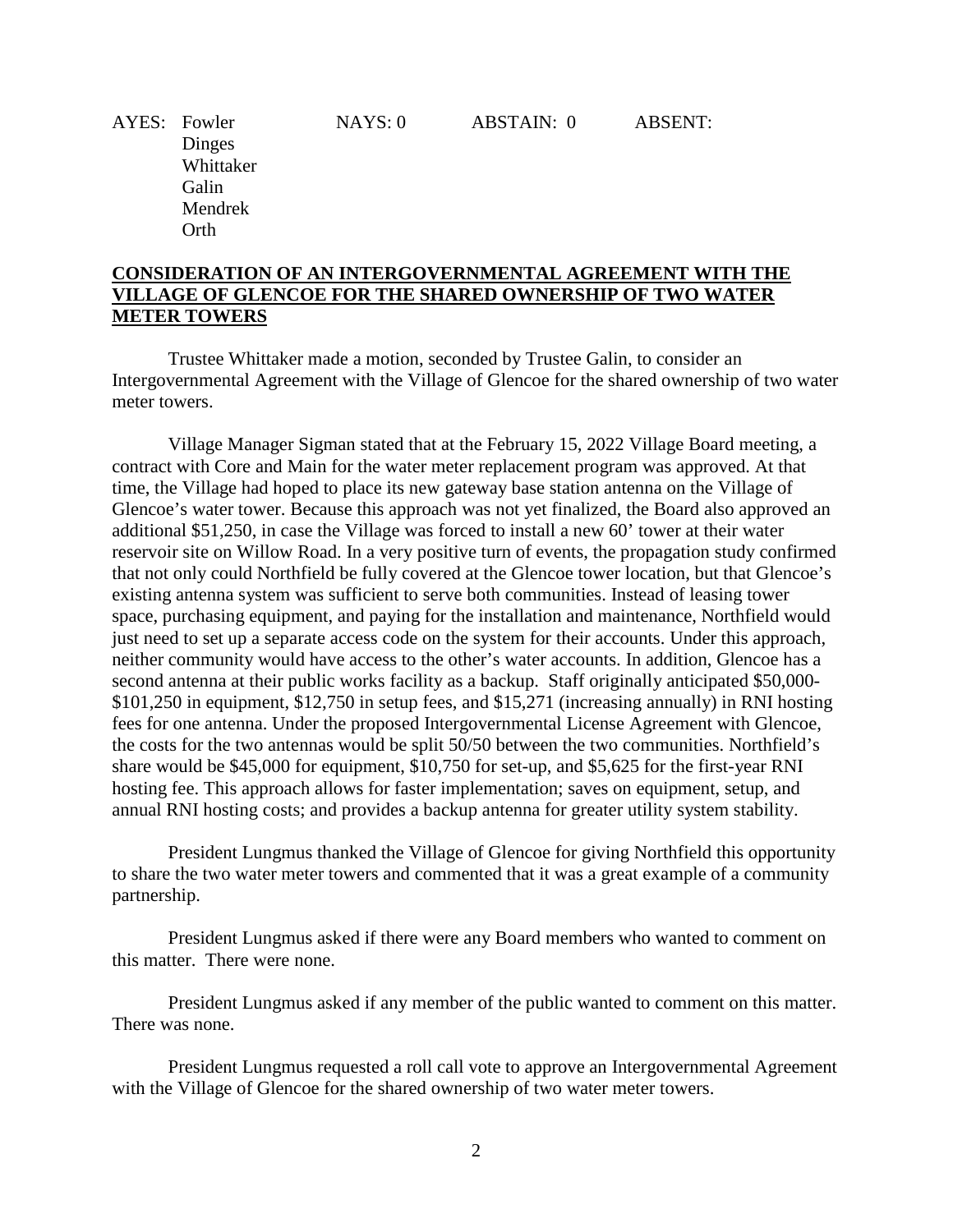AYES: Fowler NAYS: 0 ABSTAIN: 0 ABSENT: Dinges Whittaker Galin Mendrek Orth

# **CONSIDERATION OF THE AMENDED RULES FOR THE BOARD OF POLICE COMMISSIONERS**

Trustee Orth made a motion, seconded by Trustee Fowler, to consider the Amended Rules for the Board of Police Commissioners.

Village Attorney Hill stated that the Board of Police Commissioners is mandated by our Village Code to adopt and publish Rules and Regulations for the recruitment, promotion, and discipline of sworn police officers. The Chief, working with the Village Attorney, assures that those Rules and Regulations are updated regularly. Although the Rules and Regulations are updated as needed, it had been 11 years since they have been subjected to a comprehensive review. In addition to attempting to assure consistency throughout the document and making the document as easily understood as possible, the following were the major objectives of the proposed redraft:

1. Assure that all of the meeting protocols are consistent with the Illinois Open Meetings Act.

2. Assure that all powers of the BOPC are exercised pursuant to the home rule powers of the Village, as opposed to statutory authority.

3. Assure that the requirements and prohibitions are consistent with recent Illinois cannabis legislation.

4. Assure that the Rules and Regulations consistently reflect that the only promotions that are subject to BOPC oversight are those from Patrol Officer to Sergeant.

5. Assure assessment centers for promotional processes may be done in-house or by a team of professional assessors.

6. Redraft, in order to clarify, the sections relating to the Chief's very limited authority to suspend without a hearing before the BOPC.

Village Attorney Hill stated because all of the activities of our Board of Police Commissioners are exercised pursuant to the Village's home rule powers rather than the Illinois Municipal Code, he deems it important to have the Rules and Regulations approved by the Village Board. The BOPC plays an important and autonomous role in our public safety operations. Bringing these Rules and Regulations to the attention of the Village Board, from time to time, also allows the Board to be reminded of the complexity of the job these volunteer commissioners perform.

President Lungmus asked if there were any Board members who wanted to comment on this matter. There were none.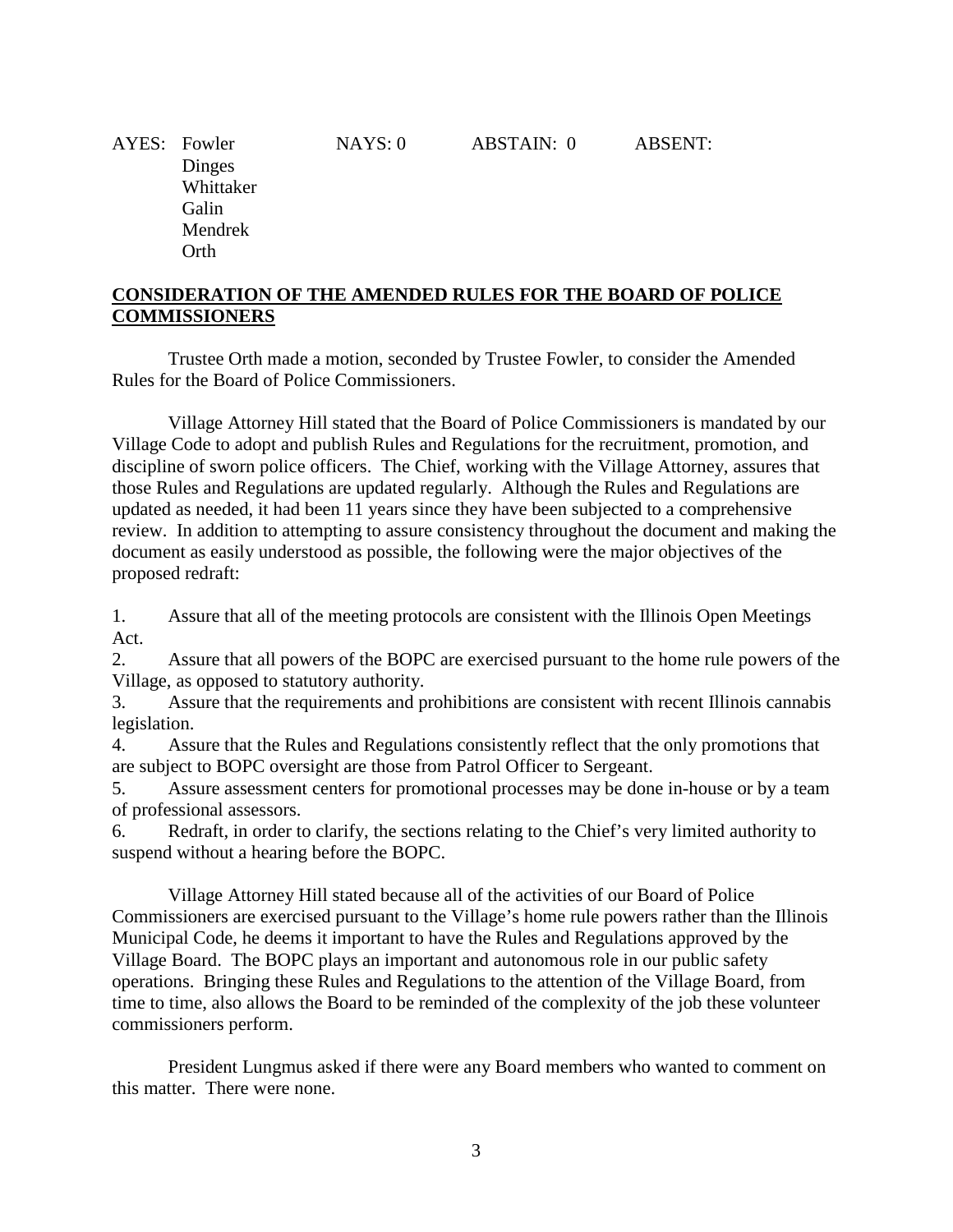President Lungmus asked if any member of the public wanted to comment on this matter. There was none.

President Lungmus requested a roll call vote to approve the Amended Rules for the Board of Police Commissioners.

| AYES: Fowler | NAYS:0 | ABSTAIN: 0 | <b>ABSENT:</b> |
|--------------|--------|------------|----------------|
| Dinges       |        |            |                |
| Whittaker    |        |            |                |
| Galin        |        |            |                |
| Mendrek      |        |            |                |
| Orth         |        |            |                |

## **CONSIDERATION OF AN ORDINANCE AMENDING CHAPTER 15 BY ADDING A NEW SECTION 19.1 "DISORDERLY CONDUCT"**

Trustee Whittaker made a motion, seconded by Trustee Fowler, to approve an Ordinance amending Chapter 15 by adding a new Section 19.1 "Disorderly Conduct".

Village Attorney Hill remarked that at the time of our exhaustive review of the Village Code, the recommendation was made to eliminate Disorderly Conduct from the schedule of offenses in the Village Code. This recommendation was made because the Courts have had some reservations about the vagueness of Disorderly Conduct charges and because it was our belief that such charges could be made pursuant to state law. Our patrol officers have now informed the Chief that they believe that it is important for them to be able to bring Disorderly Conduct charges under our local ordinances. Although the rules of criminal procedure apply to the prosecution of local ordinances, they are generally deemed to be civil in nature and don't carry the negative connotation of a criminal offense. Bringing such charges under local ordinances gives our officers more flexibility in dealing with less serious actions and in dealing with youthful offenders. In addition, the officers find that our local prosecutor has more time to listen when attempting to fashion appropriate penalties for these charges. For first offenders, the expungement process is also simpler when the charges are brought pursuant to local ordinances.

President Lungmus asked if there were any Board members who wanted to comment on this matter. There were none.

President Lungmus asked if any member of the public wanted to comment on this matter. There was none.

President Lungmus requested a roll call vote to approve an Ordinance amending Chapter 15 by adding a new Section 19.1 "Disorderly Conduct".

AYES: Fowler **NAYS: 0** ABSTAIN: 0 ABSENT: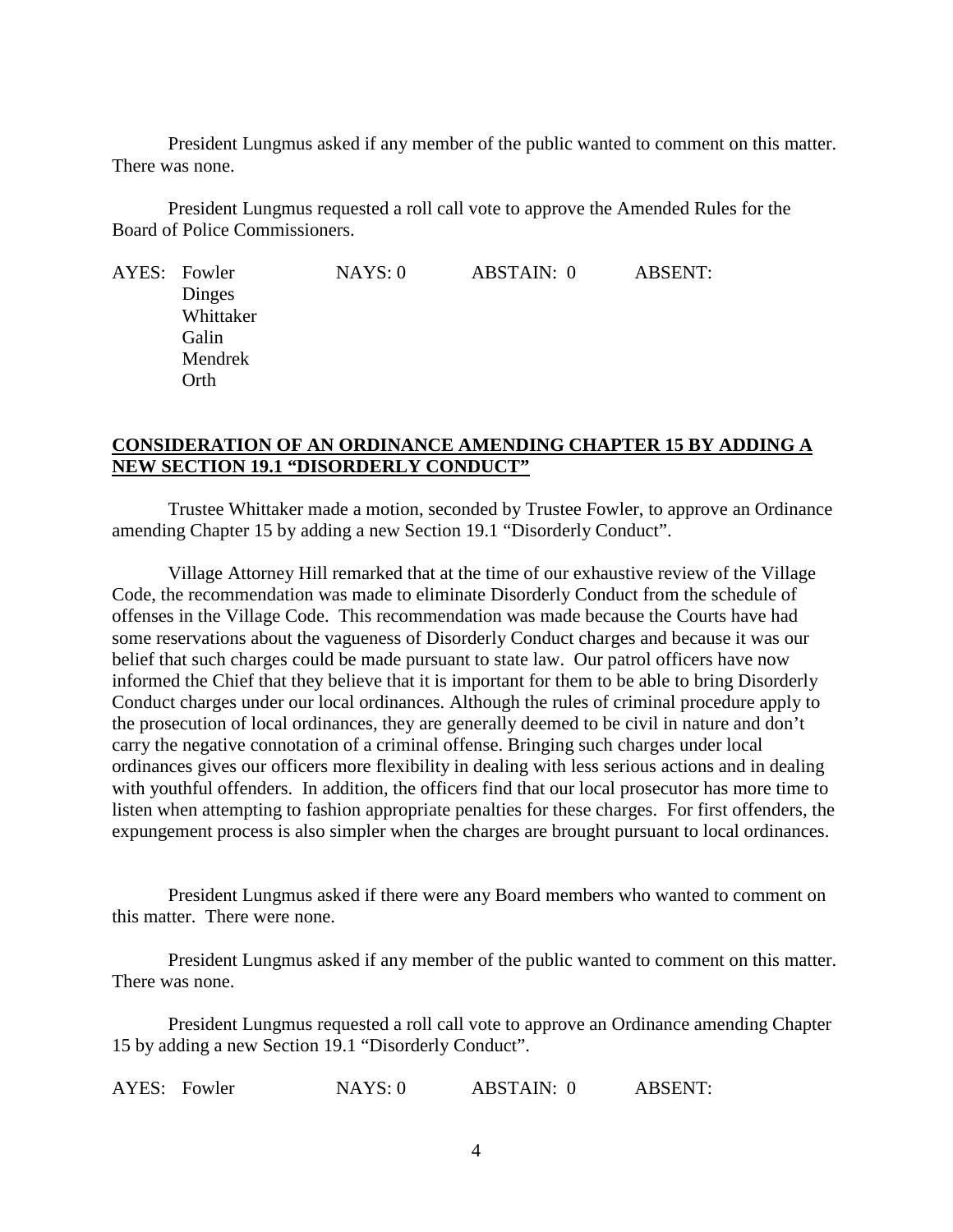Dinges Whittaker Galin Mendrek Orth

# **CONSIDERATION OF THE MAY 9 ARCHITECTURAL COMMISSION RECOMMENDATIONS ON THE BUILDING ELEVATIONS, BUILDING MATERIALS, LIGHTING, AND SIGNAGE FOR THE BLOC CANNABIS DISPENSARY AT 161 WAUKEGAN ROAD**

Trustee Orth made a motion, seconded by Trustee Dinges, to approve Consideration of the May 9 Architectural Commission recommendations on the building elevations, building materials, lighting, and signage for the BLOC cannabis dispensary at 161 Waukegan Road

Community Development Director Gutierrez stated that on March 15, 2022, the Village Board approved a Special Use for BLOC cannabis dispensary at 161 Waukegan Road (petitioners - RENU IL LLC and Northfield Waukegan LLC). That approval was conditioned on the building elevations, building materials, lighting, signage, and landscape plans being submitted to the Architectural Commission for review with final approval being reserved for the Village Board. On May 9, 2022, the Architectural Commission reviewed these plans and voted unanimously to recommend approval of the proposed building elevations, building materials, signage, and lighting, with the following conditions:

1. No additional lighting will be added to the site and the lighting levels will not exceed those depicted in the Site Lighting Plan & Photometrics dated 4-8-2022. All bulbs shall be replaced with a comparable model in terms of appearance, size, and lumen output. The color temperature of replacement bulbs shall be 2,700 Kelvin. If existing light fixtures are deemed to have failed or are incompatible with existing LED bulbs, compatible replacement fixtures shall be used. Comparability shall be subject to the approval of the Village staff.

2. Cameras will be fixed so as not to collect images above the existing walls on the south and east perimeter of the site.

3. The landscape plan review will be continued until the June 13, 2022 Architectural Commission meeting.

In order to streamline the final approval process, the Village President requested that the Village Board vote on the Commission's recommendation and if that was approved, the final landscape plan would be submitted to the Architectural Commission for their final approval, without having to come back to the Village Board.

President Lungmus asked if there were any Board members who wanted to comment on this matter. There were none.

Trustee Galin made an amended motion, seconded by Todd Fowler, to amend the proposed motion to have the final landscape plan come back to the Board for final approval after it is reviewed by the Architectural Commission.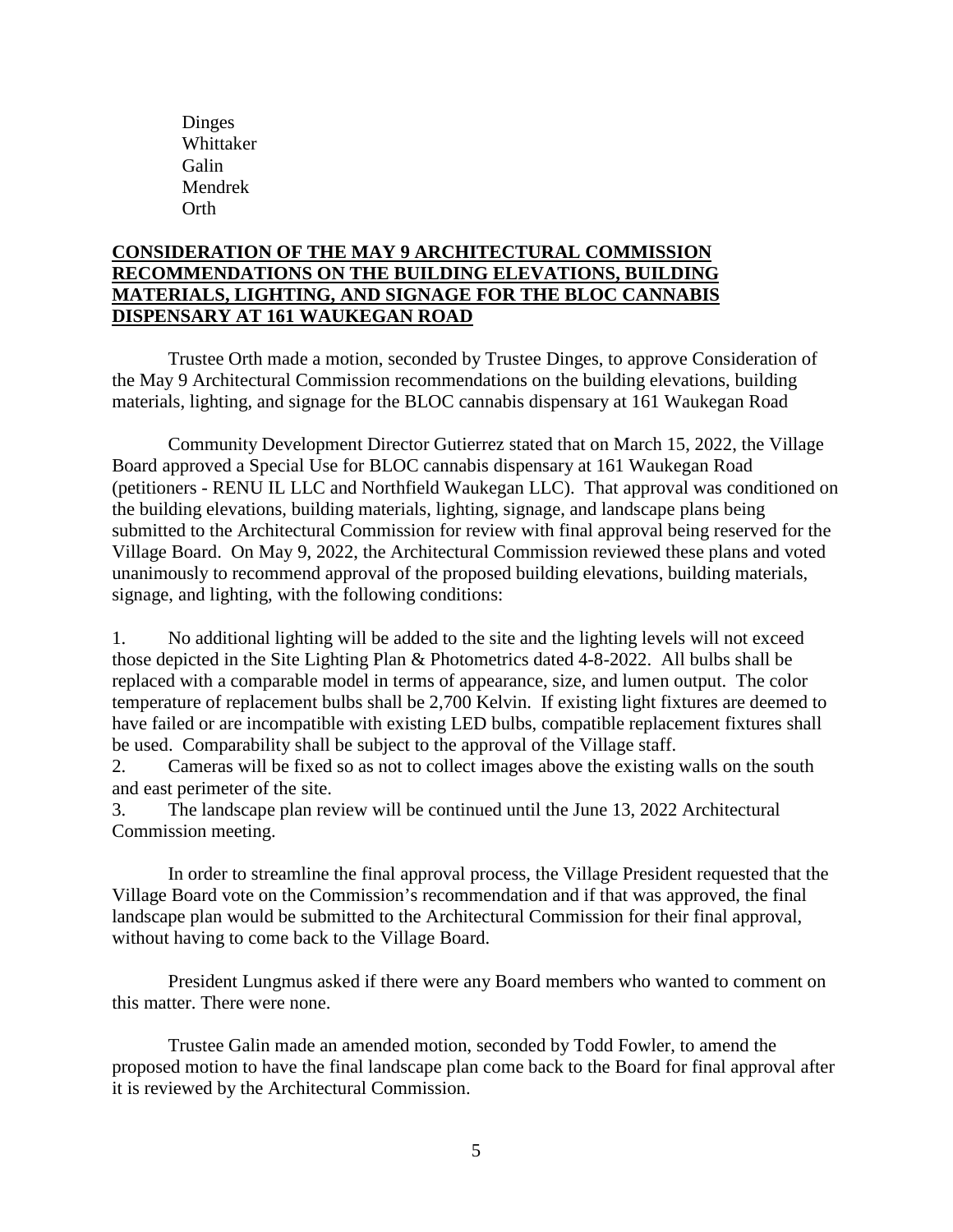Community Development Director Gutierrez remarked that the outstanding landscaping issues were very minor and just involved things like the final types of ground cover to be used.

Trustee Orth commented that he attended the Architectural Commission meeting and was impressed how the Justice Cannabis Company had gone out of its way to address the neighbor's concerns on lighting and landscape.

Craig Krandel, an attorney representing RENU IL LLC, noted that postponing the approval of the landscaping plans would not hold up any of their plans. He stated that they had already resubmitted their updated landscaping plans to the Architectural Commission. He thought that everyone that had a conditional license would get one.

Mitchell Zaveduk, Vice President of Real Estate at Justice Cannabis Company, noted it was anticipated after the state held two corrective lotteries that the stay of the conditional licenses would be released by the courts in late July or early August.

President Lungmus asked if any member of the public wanted to comment on this matter. There was none.

President Lungmus requested a roll call vote to approve the amended motion requiring that the final landscape plans come back to the Board after their review by Architectural Commission.

| AYES: Galin |         | NAYS: Fowler |           | ABSTAIN: 0 | ABSENT: |
|-------------|---------|--------------|-----------|------------|---------|
|             | Mendrek |              | Dinges    |            |         |
|             |         |              | Whittaker |            |         |
|             |         |              | Orth      |            |         |

President Lungmus then requested a roll call vote to approve the building elevations, building materials, signage, and lighting for the Bloc Dispensary at 161 Waukegan Road with the final landscape plan subject to just final Architectural Commission approval.

| AYES: Fowler | NAYS: 0 | ABSTAIN: 0 | <b>ABSENT:</b> |
|--------------|---------|------------|----------------|
| Dinges       |         |            |                |
| Whittaker    |         |            |                |
| Galin        |         |            |                |
| Mendrek      |         |            |                |
| Orth         |         |            |                |
|              |         |            |                |

#### **PUBLIC COMMENT**

There were no public comments.

#### **DEPARTMENT UPDATES**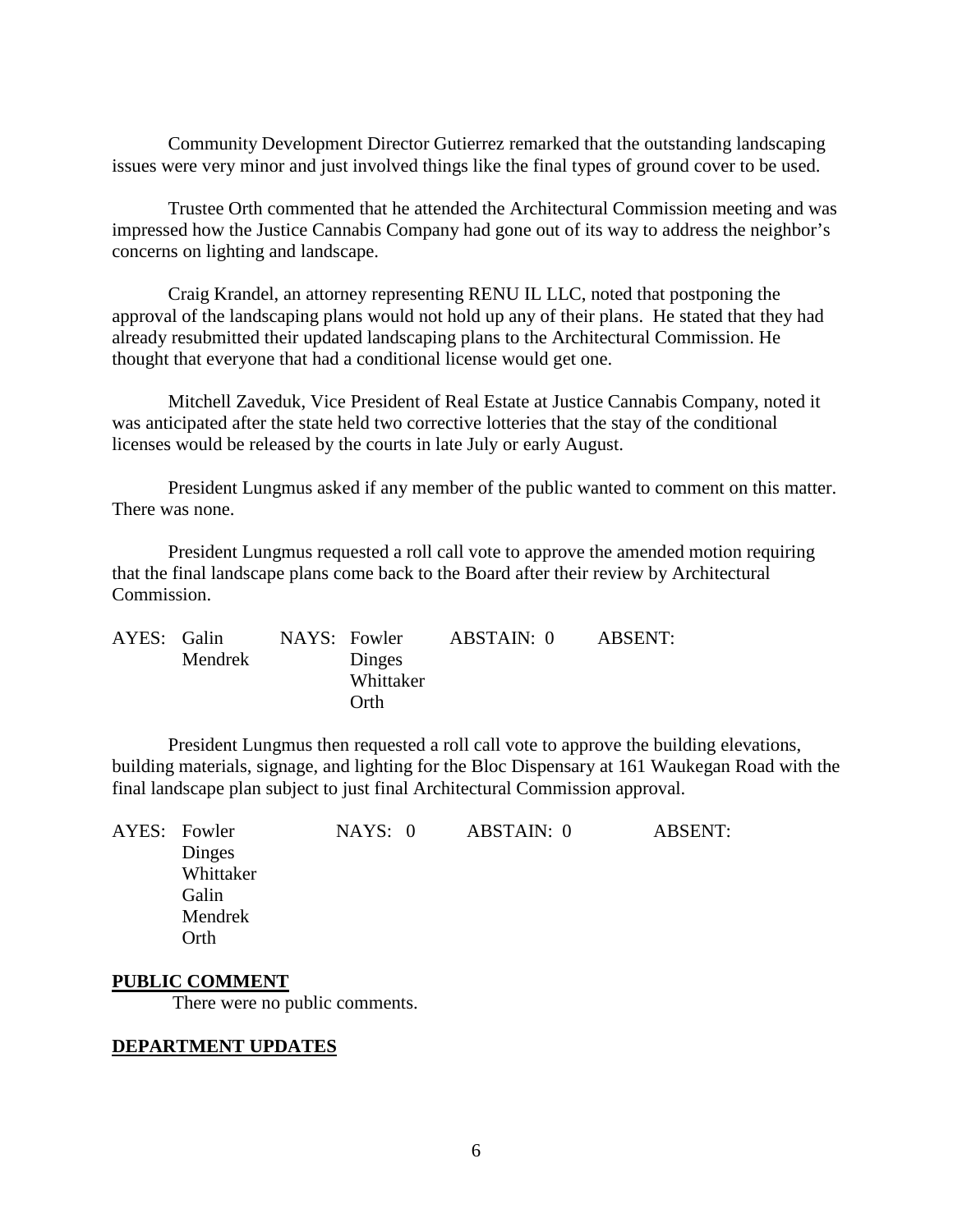### *Administration*

VM Sigman noted that Chief Nystrand had an emergency situation so he needed to respond to it and leave the meeting.

VM Sigman stated that staff is actively working on the water meter replacement project. Over the next 4-6 weeks, there will be a focus on the IT, antenna activation, and the automatic integration of meter data into the existing water billing system. Once that is operational, the focus will be to transition over (remotely) the meters in the town (about 1/3) that are already equipped with smart meter technology. The replacement water meters are still not available, but Core and Main anticipate they will have these by late June. The tentative plan is to kick off the meter changeover the week after the 4th of July. Letters will start to be sent to people about 2 weeks before that.

Trustee Whittaker left the meeting at 7:35 due to illness.

## *Community Development Department & Building Department*

Director Gutierrez reported that at the next meeting on June 6, 2022, the Plan & Zoning Board has three restaurants, Taco Nano, Happ Inn, and Stormy's that have applied for Special Uses to allow outdoor seating. There is also a Special Use application for an oversized garage and sideyard variation at 1386 Winnetka Road. This property has been vacant for approximately 20 years because it is located on a floodway and flood plain. The new owners are planning to build a substantial house on concrete pillars.

On July 13, 2022, the Architectural Commission is going to continue their discussion on the Tree Preservation code amendments.

### *Finance Department*

Finance Director Morley stated that as of March 31, 2022, the Village's revenues were over \$12 million which exceeded the budget by 1.4 million. This was predominantly due to sales taxes doing well. Expenses were very close to budget and within \$16,000 versus the plan. The difference was due to staffing with the fire/rescue and police departments not having enough employees. Water and sewer revenue is close to the plan and is \$96,000 within the budget. The expenses are under budget. The contractual is over budget due to water expenses being higher than planned. This is being offset by capital plans being behind schedule. Investments are at 14.8 million and the operating cash is at \$5 million. There are almost \$9 million in Illinois funds that could be used for investing which has increased by \$600,000 since the last Board meeting, with total investments increasing by \$1.5 million since last month's meeting. She was having conversations with L&A and other surrounding communities to gather information on various investment organizations. She is looking for ways to invest the Village's idle cash to get a better return on large cash deposits.

President Lungmus stressed that the Village needs to keep some cash on hand because the second installment of real estate taxes might be delayed and may not be received until December which is months late. Likely, the Village will temporarily need to dip into its cash reserves to help pay bills. This delay has to do with Cook County offices having software systems that are not compatible and are also political.